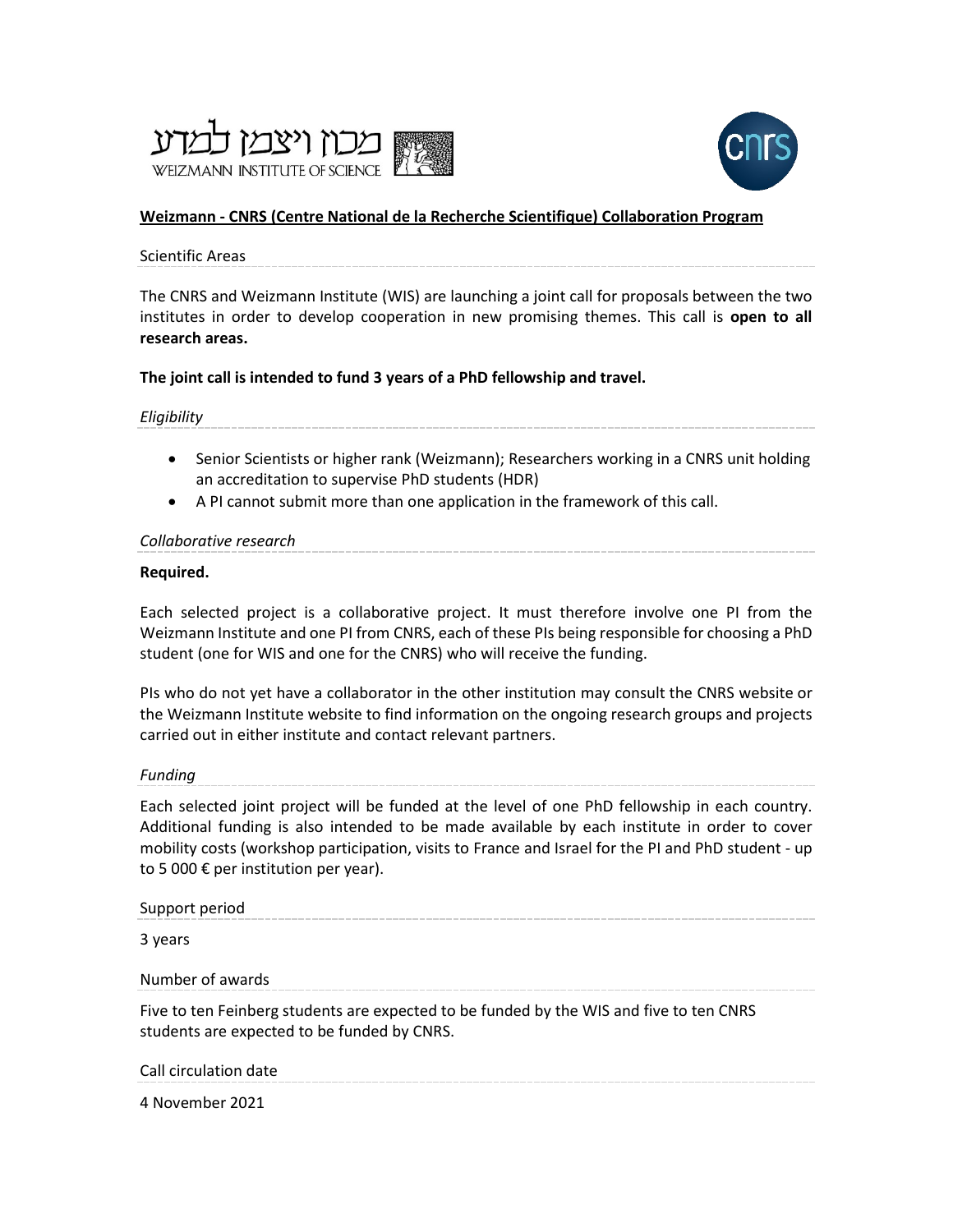Submission date

20 January 2022

Notification date

March 2022

Evaluation

Proposals will be evaluated and ranked by a Weizmann-CNRS committee according to the following criteria:

- Scientific quality & originality of the project
- Scientific merit of the teams
- Synergy between the teams

The proposals must also include an outlined plan for raising external competitive funding (e.g. EU collaborative grants, national research agency grants, etc.).

## Mode of application

WIS applicants should submit in electronic format (Microsoft Word or Adobe PDF) via email to the RGP [\(yael.karhash@weizmann.ac.il\)](mailto:yael.karhash@weizmann.ac.il); CNRS applicants should submit the same file via the dedicated Website: [https://www.cooperation.cnrs.fr](https://www.cooperation.cnrs.fr/)

The joint proposal must consist of the following parts, in one single file (up to 5 pages, not including references, scientific quality of the teams and short CVs):

## PART A: Title Page

Title of the proposal, key words, names of the Principal Investigators, laboratory/department names and number (if applicable) and their contact addresses, telephones, and e-mails. Please supply the names of the PhD students, along with their contact details, if already chosen. Please specify on the Title Page of the application "This application is submitted for consideration within the Weizmann - CNRS Collaboration Program".

## PART B: Description of the scientific project

State of the art of the research area, description of the scientific project and its interest, historical context of application (if applicable), quality and originality of the project, objectives, scientific methodology, expected results and their meaning, future perspectives. Explain the added benefit of the PhD fellowships in the project. Explain the relation between the project and the research themes of the laboratories.

## PART C: Added benefit of the international cooperation

Describe the added benefit of the international cooperation to fulfill the aims of the project (explain why the project cannot be carried out at a national level only). Describe the expected